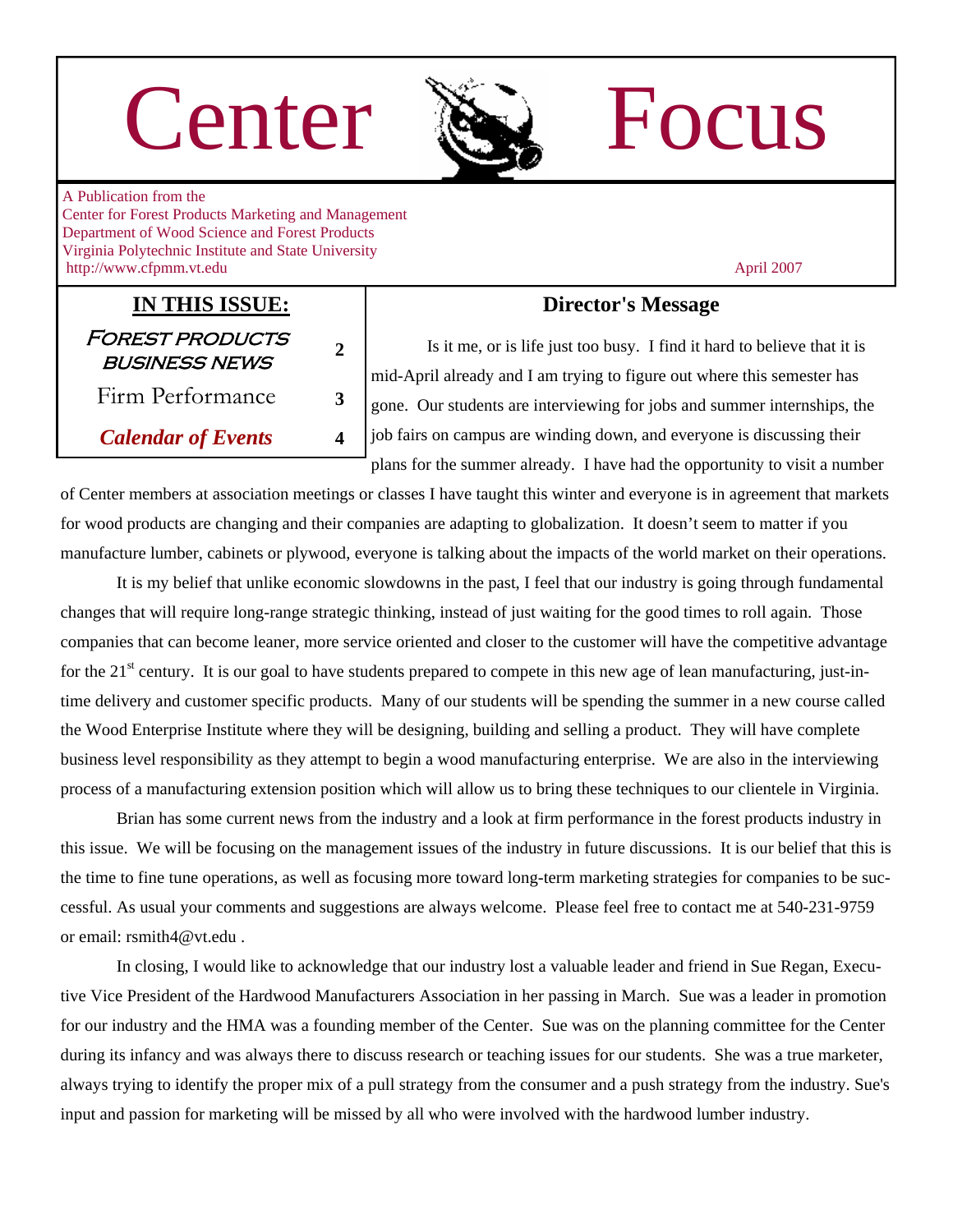#### Forest products business news

- The merger of Abitibi and Bowater will create the third largest forest products company in North America according to an article in *CBC News*.
- The *China Daily* reported that China plans to plant trees on 13 million hectares for biofuel production by 2010.
- In a similar move, Indonesia plans to allocate 5.25 million hectares for biofeul feedstock. However, the *Jakarta Post* reported that the feedstock will be a mixture of oil palms, jatropha, sugarcane, and cassava.
- According to *Shipping Digest*, U.S. Customs & Border Protection has made imported hardwood flooring a "Priority Trade Initiative". The article states that some importers have seen increased inspections and higher duties.
- Colored hardwood flooring has been introduced by Divine Hardwood flooring Ltd. according to the *Montreal Gazette*. The flooring is available in green, yellow, orange, blue, purple, and brown.
- Hooker Furniture will close its last remaining furniture plant located in Martinsville, VA. The plant closing will affect 280 employees. Source: *Roanoke Times.*
- The Sustainable Furniture Council, which has about 40 members, met with vendors in Las Vegas. The Council promotes using sustainable products in furniture production. Source: *Furniture Today.*
- According to *Business Wire*, Universal Forest Products and its Open Joist<sup>®</sup> brand will sponsor Kasey Kahne Racing's No. 9 World of Outlaw Series Team.
- Pulaski Furniture will close it last remaining furniture plant in April located in Pulaski, VA. The closing will affect 260 employees. Source: *Roanoke Times.*
- Midwest Building Systems purchased Edward Hines Lumber Company, which is a roof and floor truss manufacturer, according to *The Daily Reporter.*
- Anthony Hardwood Composites produces a patented heavy equipment mat from low grade hardwood lumber. The mats are made from a single layer of boards that have been dried, finger jointed, glued and bolted together. Source: *The Arkansas Democrat Gazette.*
- *The Roanoke Times* reported that the bankrupt Rowe Furniture was sold to Lexington-Rowe Furniture. The new company will maintain its production facilities in Elliston and Salem, VA and it is expected to be profitable.

Forest Products Business News is a new feature in the *Center Focus.* It has been designed for educational and outreach purposes only. The intention is to report news that affects various business segments of the forest products industry. Any comments or questions should be referred to: cf.editor@vt.edu

# **Center Focus**



Published Quarterly by The Center for Forest Products Marketing and Management

Department of Wood Science and Forest Products Virginia Tech 1650 Ramble Road Mail Code 0503 Blacksburg, VA 24061

> **EDITOR**  Brian Perkins

**CONTRIBUTING EDITORS**  Angie Riegel Bob Smith

**PHONE: (540) 231-4406 FAX: (540) 231-8868** 



VT/0023/0801/1.7M/220696

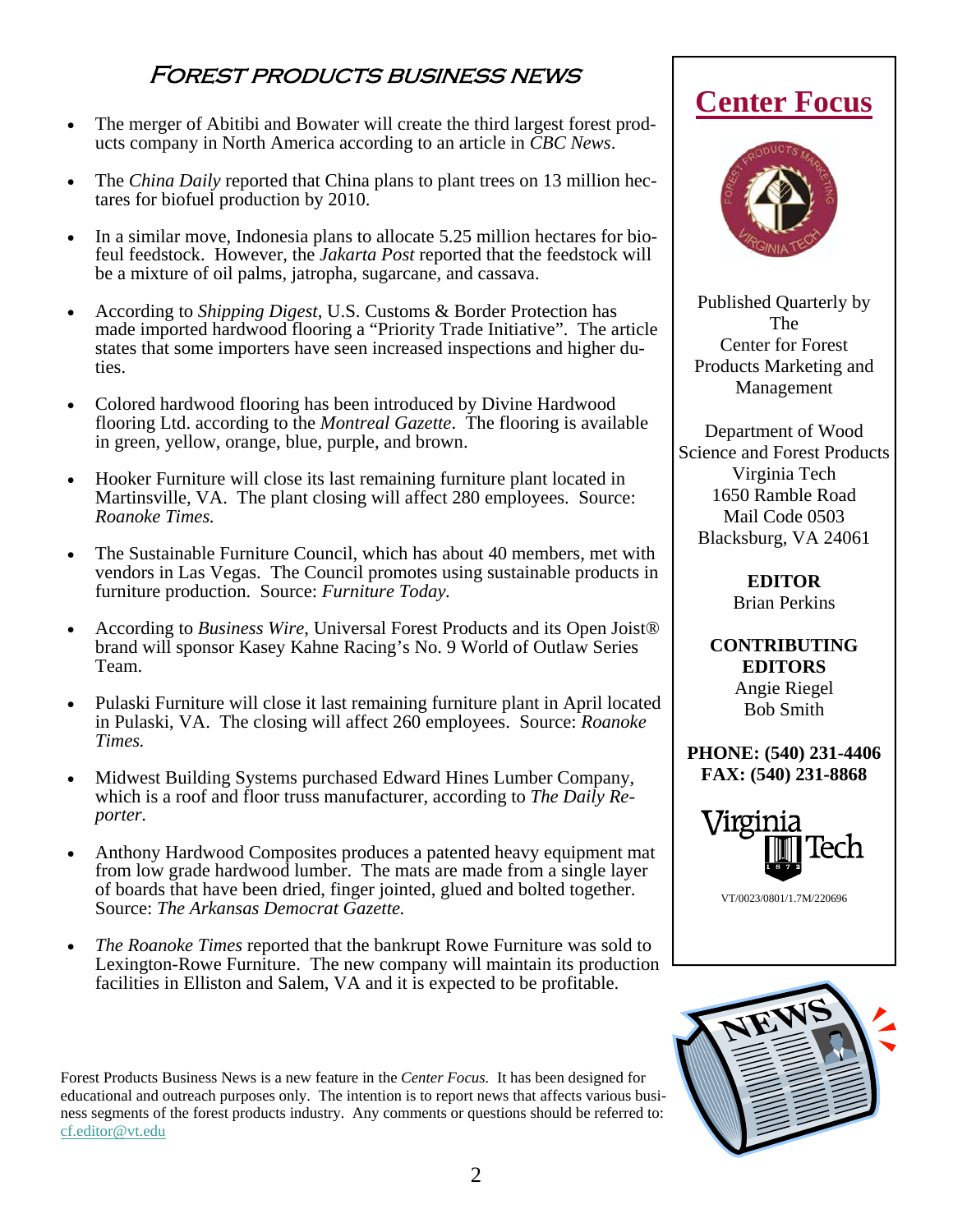#### **Firm Performance**

 The performance of organizations, specifically businesses, has been the interest of management researchers since the advent of the field. Business performance has traditionally meant profitability and financial measures such as return on investment, return on assets, and return on sales are prevalent. Companies often look at the profitability of individual customers and focus their attention on keeping the most profitable customers and attracting new customers that fit the profitable customer profile.

 This task has become more difficult as the number to profitable customers has declined. According to statistics from the Internal Revenue Service, the number of corporations with net income in the forest products industry has declined as indicated by a declining number of returns. For example, the number of returns by wood products manufacturing companies has declined 40% from nearly 14,000 in 1997 to about 8,200 in 2003. Similar trends are evident in paper manufacturing (36% decline), forestry and logging (23% decline), and furniture manufacturing (18% decline). These statistics are most likely caused by the recent trends of consolidation, companies going out of business and decreased profitability.

 Industry consolidation and company failure are well-known trends widely publicized in the news media. As a researcher, you have to dig a little deeper to get profitability measures. However, the IRS's statistics do provide an industry wide balance sheet and income statement from which return on assets and return on sales measures can be calculated. The return on sales for the four industry segments are shown in Figure 1.



**Figure 1. Return on Sales Continued on next page) (Continued on next page)**